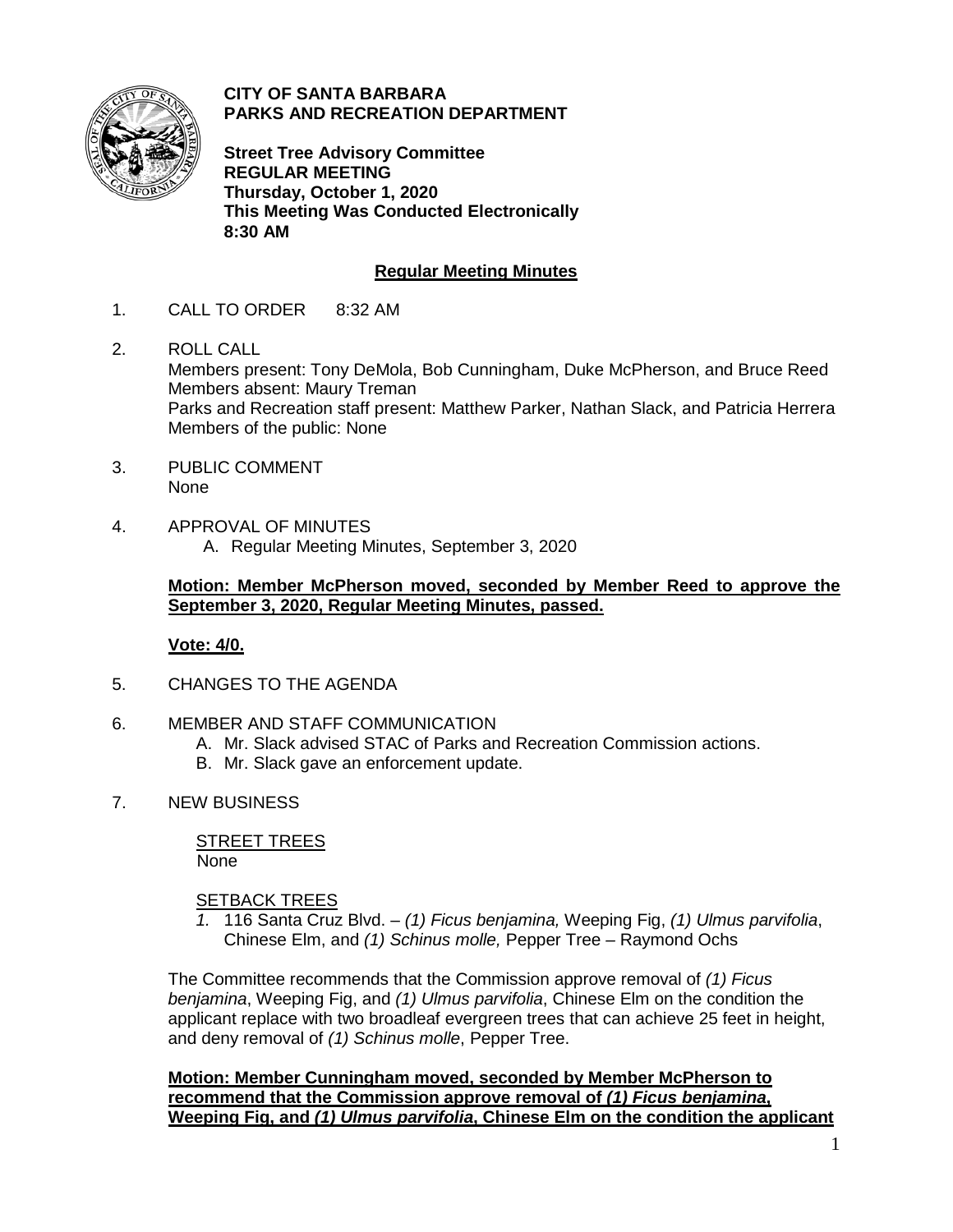## **replace with two broadleaf evergreen trees that can achieve 25 feet in height, and deny removal of** *(1) Schinus molle***, Pepper Tree, passed.**

# **Vote: 4/0.**

2. 514 E. Alamar Ave. – *Erythrina caffra*, Southern African Coral Tree – Elvia Rivero

The Committee recommends that the Commission deny the removal. Members' viewed tree of high value and would like to see if concrete can be moved to allow tree roots to do what they do. Staff to provide options to applicant for taking care of the tree so it doesn't rapidly become a problem.

#### **Motion: Member Cunningham moved, seconded by Member DeMola to recommend that the Commission deny the removal, passed.**

## **Vote: 4/0.**

- 8. STREET TREE MASTER PLAN
	- 1. 300-1100 blocks of Shoreline Dr. request for co-designation Staff

The Committee recommends that the Commission approve *Jubaea chilensis*, Chilean Wine Palm as co-designation for the 300-1100 blocks of Shoreline Dr.

#### **Motion: Member Reed moved, seconded by Member Cunningham to recommend that the Commission approve** *Jubaea chilensis,* **Chilean Wine Palm as codesignation for the 300-1100 blocks of Shoreline Dr., passed.**

## **Vote: 4/0.**

2. 0-400, and 600 blocks of Anacapa St. – request for co-designation – Staff

The Committee moved to postpone to allow members to prepare a list of species to be considered a week ahead of the meeting for availability and sourcing.

#### **Motion: Member Cunningham moved, seconded by Member DeMola to postpone to allow members to prepare a list of species to be considered a week ahead of the meeting for availability and sourcing, passed.**

## **Vote: 4/0.**

3. 1000-1400 blocks of Castillo St. – request for co-designation - Staff

The Committee moved to postpone to allow members to prepare a list of species to be considered a week ahead of the meeting for availability and sourcing.

## **Motion: Member Cunningham moved, seconded by Member DeMola to postpone to allow members to prepare a list of species to be considered a week ahead of the meeting for availability and sourcing, passed.**

## **Vote: 4/0.**

9. OLD BUSINESS